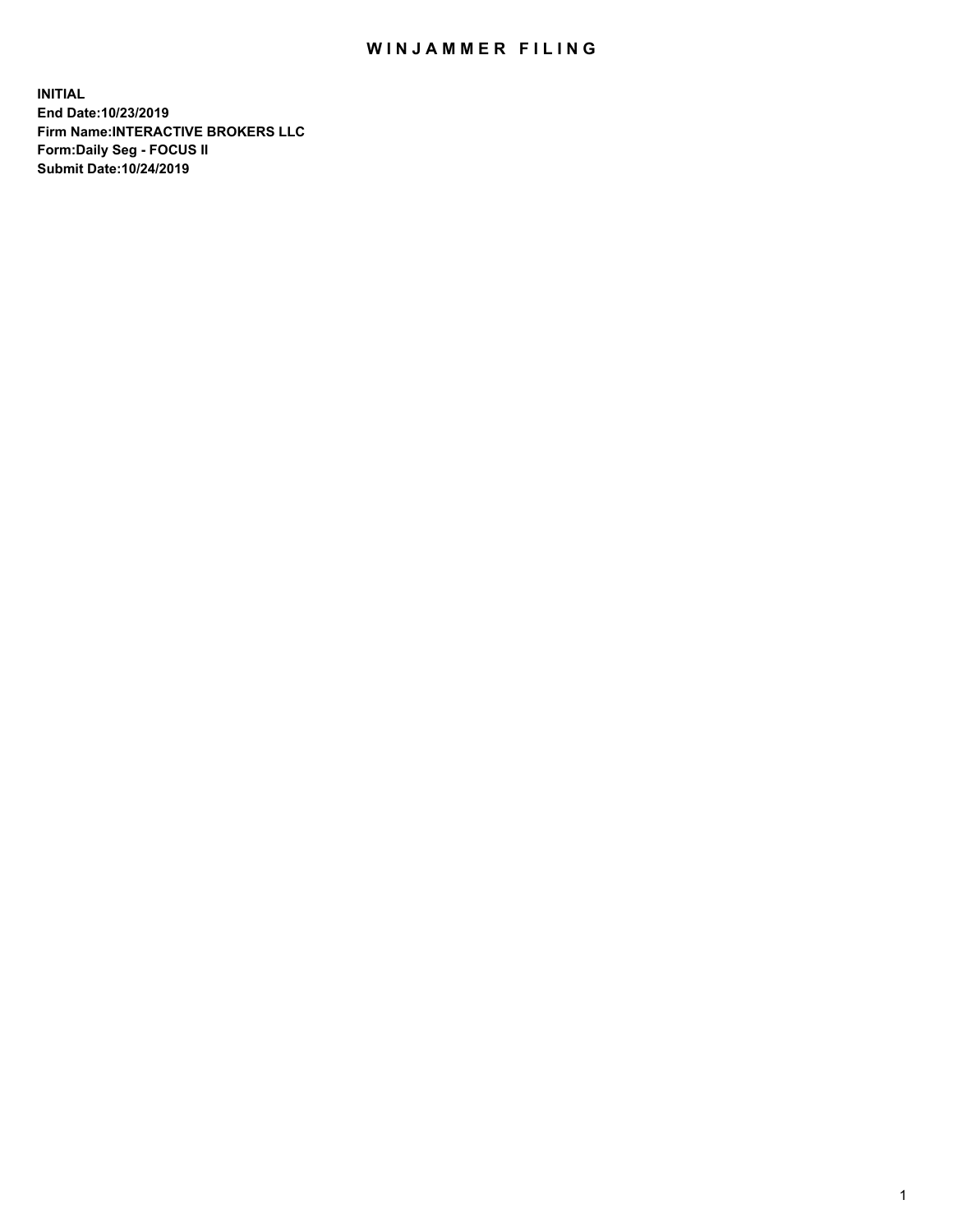**INITIAL End Date:10/23/2019 Firm Name:INTERACTIVE BROKERS LLC Form:Daily Seg - FOCUS II Submit Date:10/24/2019 Daily Segregation - Cover Page**

| Name of Company                                                                                                                                                                                                                                                                                                                | <b>INTERACTIVE BROKERS LLC</b>                                                                 |
|--------------------------------------------------------------------------------------------------------------------------------------------------------------------------------------------------------------------------------------------------------------------------------------------------------------------------------|------------------------------------------------------------------------------------------------|
| <b>Contact Name</b>                                                                                                                                                                                                                                                                                                            | James Menicucci                                                                                |
| <b>Contact Phone Number</b>                                                                                                                                                                                                                                                                                                    | 203-618-8085                                                                                   |
| <b>Contact Email Address</b>                                                                                                                                                                                                                                                                                                   | jmenicucci@interactivebrokers.c<br>om                                                          |
| FCM's Customer Segregated Funds Residual Interest Target (choose one):<br>a. Minimum dollar amount: : or<br>b. Minimum percentage of customer segregated funds required:% ; or<br>c. Dollar amount range between: and; or<br>d. Percentage range of customer segregated funds required between:% and%.                         | $\overline{\mathbf{0}}$<br>$\overline{\mathbf{0}}$<br>155,000,000 245,000,000<br>00            |
| FCM's Customer Secured Amount Funds Residual Interest Target (choose one):<br>a. Minimum dollar amount: ; or<br>b. Minimum percentage of customer secured funds required:%; or<br>c. Dollar amount range between: and; or<br>d. Percentage range of customer secured funds required between:% and%.                            | $\overline{\mathbf{0}}$<br>$\overline{\mathbf{0}}$<br>80,000,000 120,000,000<br>0 <sub>0</sub> |
| FCM's Cleared Swaps Customer Collateral Residual Interest Target (choose one):<br>a. Minimum dollar amount: ; or<br>b. Minimum percentage of cleared swaps customer collateral required:% ; or<br>c. Dollar amount range between: and; or<br>d. Percentage range of cleared swaps customer collateral required between:% and%. | $\frac{0}{0}$<br>0 <sub>0</sub><br>0 <sub>0</sub>                                              |

Attach supporting documents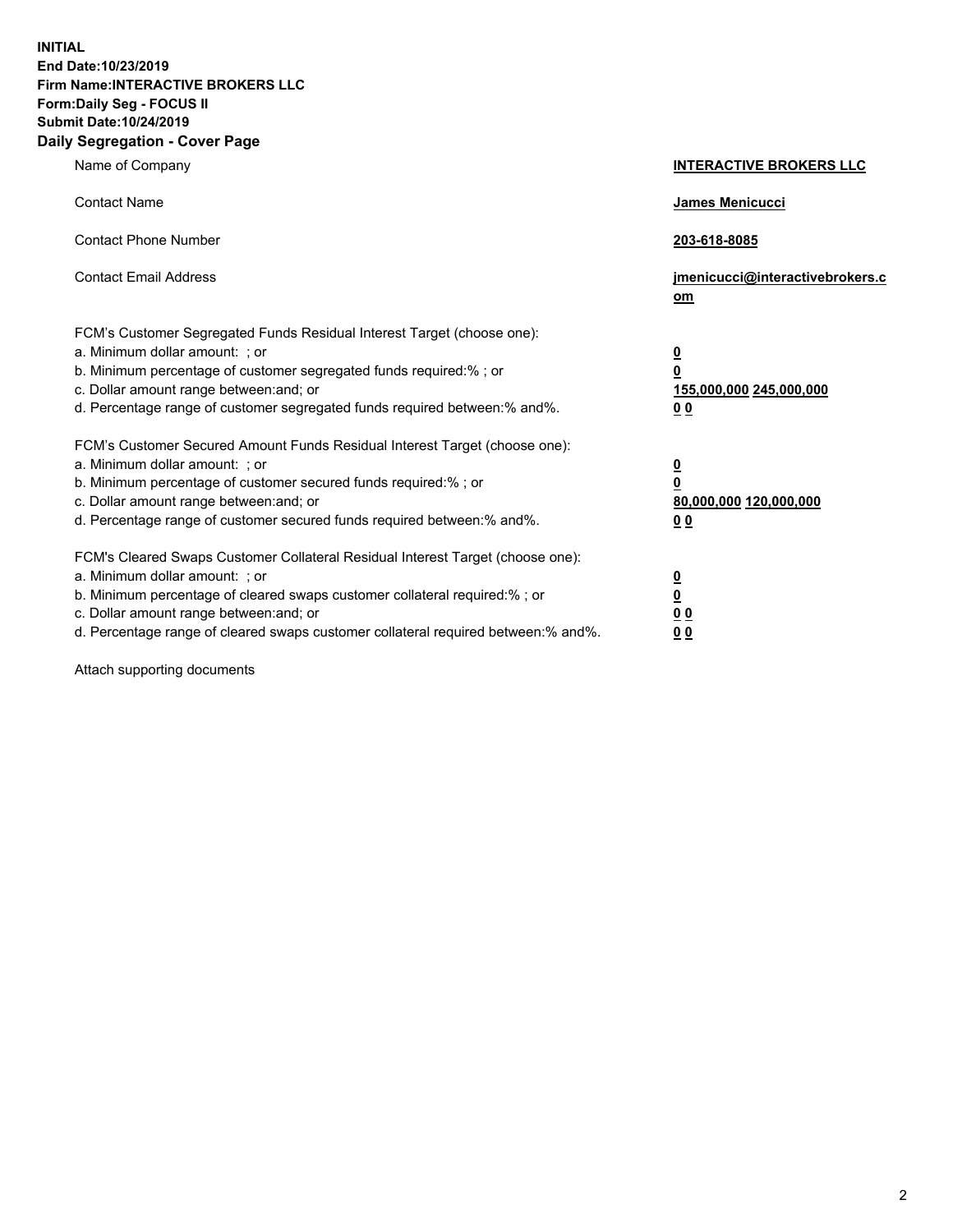## **INITIAL End Date:10/23/2019 Firm Name:INTERACTIVE BROKERS LLC Form:Daily Seg - FOCUS II Submit Date:10/24/2019 Daily Segregation - Secured Amounts**

|     | Daily Segregation - Secured Amounts                                                         |                                  |
|-----|---------------------------------------------------------------------------------------------|----------------------------------|
|     | Foreign Futures and Foreign Options Secured Amounts                                         |                                  |
|     | Amount required to be set aside pursuant to law, rule or regulation of a foreign            | $0$ [7305]                       |
|     | government or a rule of a self-regulatory organization authorized thereunder                |                                  |
| 1.  | Net ledger balance - Foreign Futures and Foreign Option Trading - All Customers             |                                  |
|     | A. Cash                                                                                     | 498,709,349 [7315]               |
|     | B. Securities (at market)                                                                   | $0$ [7317]                       |
| 2.  | Net unrealized profit (loss) in open futures contracts traded on a foreign board of trade   | 6,576,776 [7325]                 |
| 3.  | Exchange traded options                                                                     |                                  |
|     | a. Market value of open option contracts purchased on a foreign board of trade              | <b>52,116</b> [7335]             |
|     | b. Market value of open contracts granted (sold) on a foreign board of trade                | $-30,909$ [7337]                 |
| 4.  | Net equity (deficit) (add lines 1. 2. and 3.)                                               | 505,307,332 [7345]               |
| 5.  | Account liquidating to a deficit and account with a debit balances - gross amount           | 3,553 [7351]                     |
|     | Less: amount offset by customer owned securities                                            | 0 [7352] 3,553 [7354]            |
| 6.  | Amount required to be set aside as the secured amount - Net Liquidating Equity              | 505,310,885 [7355]               |
|     | Method (add lines 4 and 5)                                                                  |                                  |
| 7.  | Greater of amount required to be set aside pursuant to foreign jurisdiction (above) or line | 505,310,885 [7360]               |
|     | 6.                                                                                          |                                  |
|     | FUNDS DEPOSITED IN SEPARATE REGULATION 30.7 ACCOUNTS                                        |                                  |
| 1.  | Cash in banks                                                                               |                                  |
|     | A. Banks located in the United States                                                       | 50,714,550 [7500]                |
|     | B. Other banks qualified under Regulation 30.7                                              | 0 [7520] 50,714,550 [7530]       |
| 2.  | <b>Securities</b>                                                                           |                                  |
|     | A. In safekeeping with banks located in the United States                                   | 492,467,438 [7540]               |
|     | B. In safekeeping with other banks qualified under Regulation 30.7                          | 0 [7560] 492,467,438 [7570]      |
| 3.  | Equities with registered futures commission merchants                                       |                                  |
|     | A. Cash                                                                                     | $0$ [7580]                       |
|     | <b>B.</b> Securities                                                                        | $0$ [7590]                       |
|     | C. Unrealized gain (loss) on open futures contracts                                         | $0$ [7600]                       |
|     | D. Value of long option contracts                                                           | $0$ [7610]                       |
|     | E. Value of short option contracts                                                          | 0 [7615] 0 [7620]                |
| 4.  | Amounts held by clearing organizations of foreign boards of trade                           |                                  |
|     | A. Cash                                                                                     | $0$ [7640]                       |
|     | <b>B.</b> Securities                                                                        | $0$ [7650]                       |
|     | C. Amount due to (from) clearing organization - daily variation                             | $0$ [7660]                       |
|     | D. Value of long option contracts                                                           | $0$ [7670]                       |
|     | E. Value of short option contracts                                                          | 0 [7675] 0 [7680]                |
| 5.  |                                                                                             |                                  |
|     | Amounts held by members of foreign boards of trade<br>A. Cash                               |                                  |
|     | <b>B.</b> Securities                                                                        | 87,507,384 [7700]                |
|     |                                                                                             | $0$ [7710]                       |
|     | C. Unrealized gain (loss) on open futures contracts                                         | $-5,097,305$ [7720]              |
|     | D. Value of long option contracts                                                           | 52,116 [7730]                    |
|     | E. Value of short option contracts                                                          | -30,909 [7735] 82,431,286 [7740] |
| 6.  | Amounts with other depositories designated by a foreign board of trade                      | $0$ [7760]                       |
| 7.  | Segregated funds on hand                                                                    | $0$ [7765]                       |
| 8.  | Total funds in separate section 30.7 accounts                                               | 625,613,274 [7770]               |
| 9.  | Excess (deficiency) Set Aside for Secured Amount (subtract line 7 Secured Statement         | 120,302,389 [7380]               |
|     | Page 1 from Line 8)                                                                         |                                  |
| 10. | Management Target Amount for Excess funds in separate section 30.7 accounts                 | 80,000,000 [7780]                |
| 11. | Excess (deficiency) funds in separate 30.7 accounts over (under) Management Target          | 40,302,389 [7785]                |
|     |                                                                                             |                                  |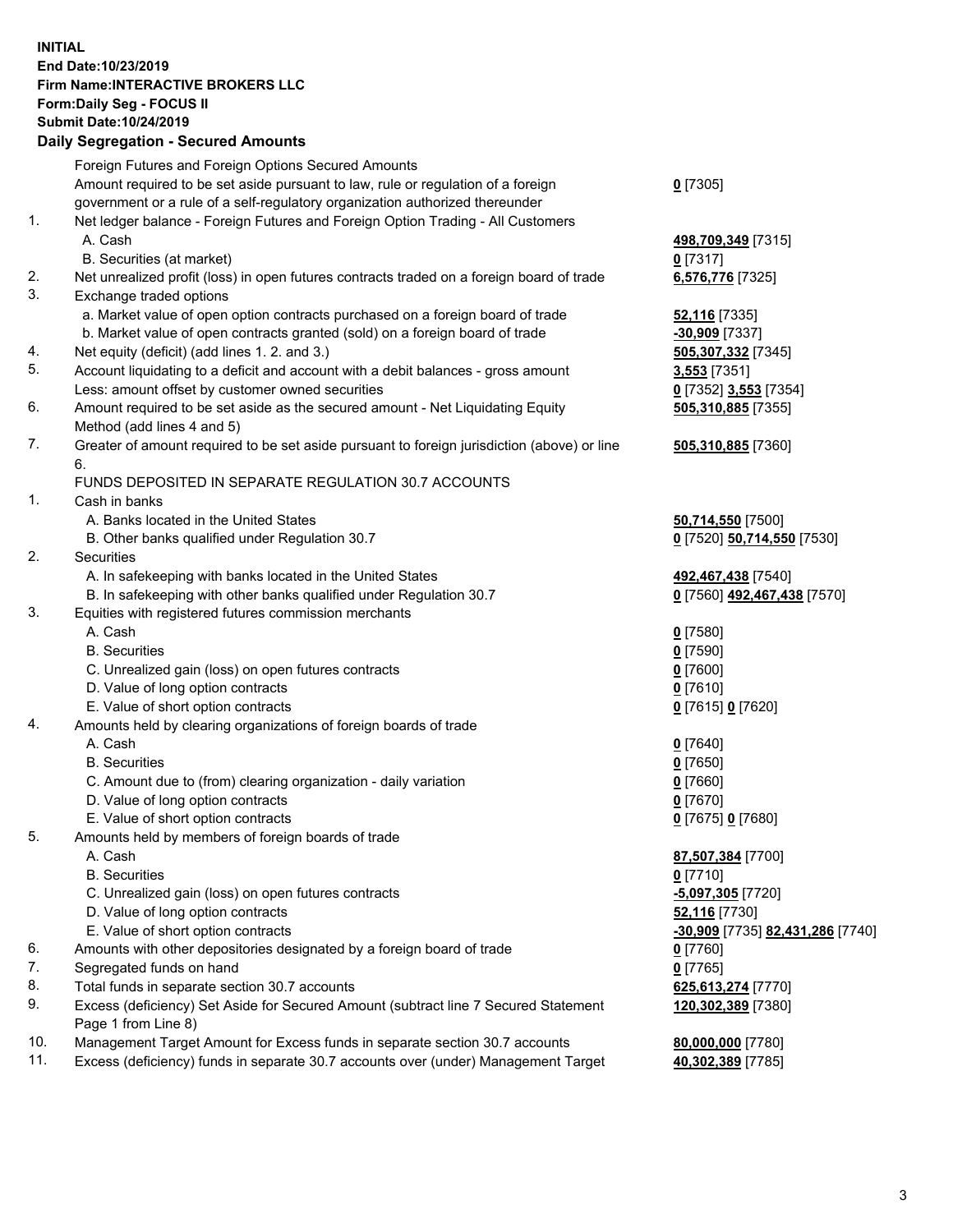**INITIAL End Date:10/23/2019 Firm Name:INTERACTIVE BROKERS LLC Form:Daily Seg - FOCUS II Submit Date:10/24/2019 Daily Segregation - Segregation Statement** SEGREGATION REQUIREMENTS(Section 4d(2) of the CEAct) 1. Net ledger balance A. Cash **4,091,384,479** [7010] B. Securities (at market) **0** [7020] 2. Net unrealized profit (loss) in open futures contracts traded on a contract market **-29,858,375** [7030] 3. Exchange traded options A. Add market value of open option contracts purchased on a contract market **179,691,376** [7032] B. Deduct market value of open option contracts granted (sold) on a contract market **-174,852,047** [7033] 4. Net equity (deficit) (add lines 1, 2 and 3) **4,066,365,433** [7040] 5. Accounts liquidating to a deficit and accounts with debit balances - gross amount **988,077** [7045] Less: amount offset by customer securities **0** [7047] **988,077** [7050] 6. Amount required to be segregated (add lines 4 and 5) **4,067,353,510** [7060] FUNDS IN SEGREGATED ACCOUNTS 7. Deposited in segregated funds bank accounts A. Cash **966,778,775** [7070] B. Securities representing investments of customers' funds (at market) **2,027,616,310** [7080] C. Securities held for particular customers or option customers in lieu of cash (at market) **0** [7090] 8. Margins on deposit with derivatives clearing organizations of contract markets A. Cash **5,168,624** [7100] B. Securities representing investments of customers' funds (at market) **1,270,961,852** [7110] C. Securities held for particular customers or option customers in lieu of cash (at market) **0** [7120] 9. Net settlement from (to) derivatives clearing organizations of contract markets **-3,115,796** [7130] 10. Exchange traded options A. Value of open long option contracts **184,342,586** [7132] B. Value of open short option contracts **-179,539,084** [7133] 11. Net equities with other FCMs A. Net liquidating equity **0** [7140] B. Securities representing investments of customers' funds (at market) **0** [7160] C. Securities held for particular customers or option customers in lieu of cash (at market) **0** [7170] 12. Segregated funds on hand **0** [7150] 13. Total amount in segregation (add lines 7 through 12) **4,272,213,267** [7180] 14. Excess (deficiency) funds in segregation (subtract line 6 from line 13) **204,859,757** [7190] 15. Management Target Amount for Excess funds in segregation **155,000,000** [7194]

16. Excess (deficiency) funds in segregation over (under) Management Target Amount Excess

**49,859,757** [7198]